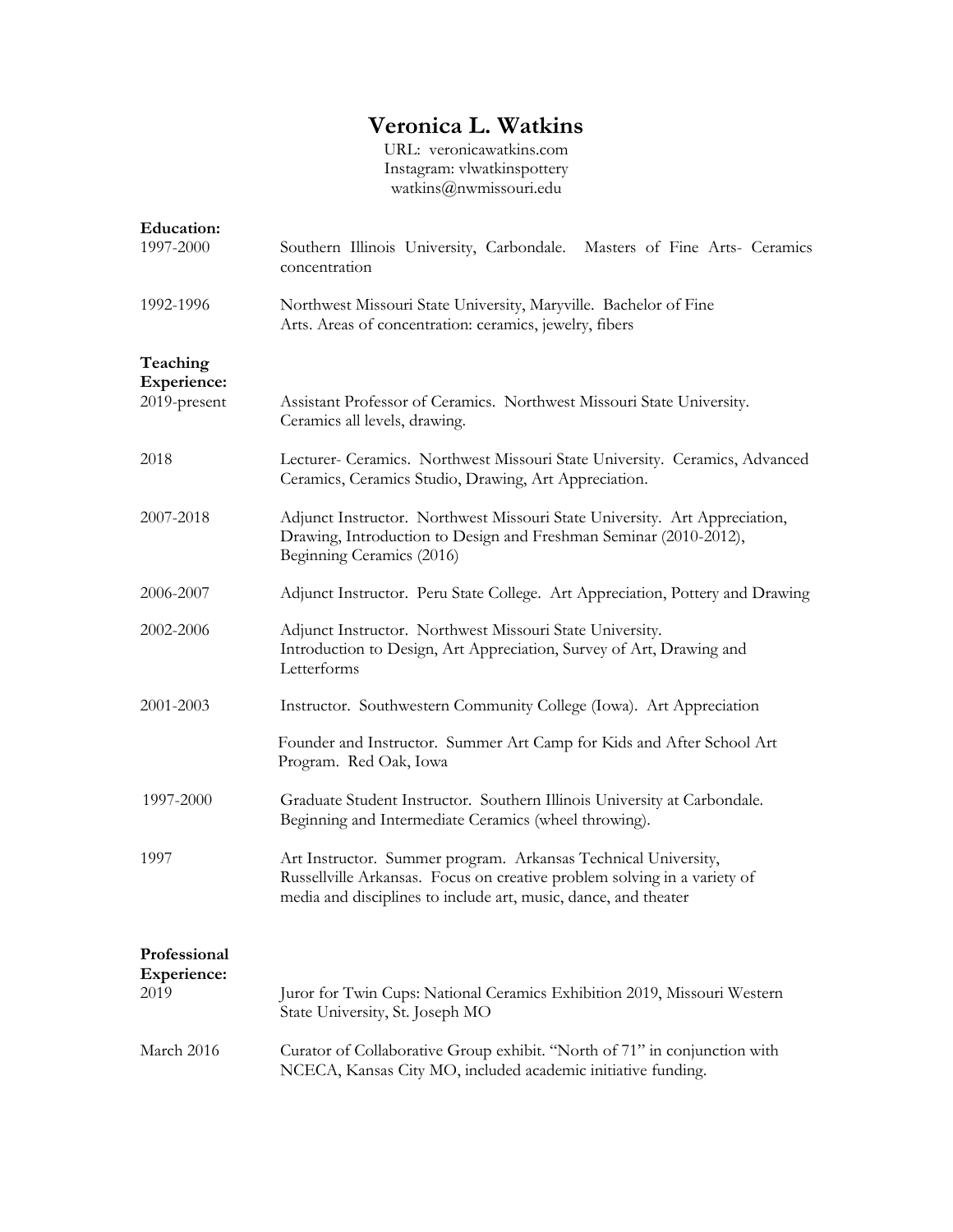| Summer 2014                 | Hosted apprentice from Bellevue University, cone 3 soda research project                                                                                                                                                                                                                                                       |
|-----------------------------|--------------------------------------------------------------------------------------------------------------------------------------------------------------------------------------------------------------------------------------------------------------------------------------------------------------------------------|
| 2001-2003                   | Member of the Iowa Arts Council's Arts in Education Artist Roster                                                                                                                                                                                                                                                              |
|                             | Member of Artist Cooperative Gallery. Omaha, Nebraska (2001-2005)                                                                                                                                                                                                                                                              |
|                             | Worked and taught out of my own studio in Red Oak, IA. (2001-2005)                                                                                                                                                                                                                                                             |
| 1999-2000                   | Curator of group exhibition at Southeast Missouri State University, Cape<br>Girardeau Missouri                                                                                                                                                                                                                                 |
|                             | President of Southern Clay Works student organization. Southern Illinois<br>University at Carbondale                                                                                                                                                                                                                           |
| 1997-2000                   | Southern Illinois University at Carbondale. Ceramic Studio Technician<br>responsible for equipment maintenance, inventory, ordering supplies, restocking<br>of materials                                                                                                                                                       |
| 1998                        | Construction of fiber lined Raku Kiln                                                                                                                                                                                                                                                                                          |
| 1994-1996                   | Ceramic Studio Technician. Northwest Missouri State University.<br>Duties: general studio maintenance, restocking of materials, kiln firing and<br>repairs (gas updraft and electric)                                                                                                                                          |
| Residencies:                |                                                                                                                                                                                                                                                                                                                                |
| 2019                        | Visiting Artist- Belger Crane Yard Studio, Kansas City, Missouri                                                                                                                                                                                                                                                               |
| 2018                        | Clay Studio at Missoula, Missoula Montana                                                                                                                                                                                                                                                                                      |
| <b>Exhibitions:</b><br>2022 | Offering: Concepts of Form-Solo Exhibit. Cottey College P.E.O. Foundation<br>Art Gallery, Nevada, MO                                                                                                                                                                                                                           |
| 2021                        | Concepts of Conferment-Solo Exhibit and artist lecture, Iowa Ceramics<br>Center, Cedar Rapids IA                                                                                                                                                                                                                               |
|                             | Artists in Conversation: Conceptions of Tradition. Group invitational.<br>Southern Illinois University Edwardsville                                                                                                                                                                                                            |
|                             | Americano 2021 Invitational, Clay AKAR Gallery, Iowa City<br>Concepts of Conferment- Solo Exhibit, gallery talk and workshop feature, Iowa<br>Ceramics Center, Cedar Rapids IA                                                                                                                                                 |
|                             | Cheers! Drink up! Exbibition (International), Commonwheel Artist Co-op,<br>Manitou Springs CO                                                                                                                                                                                                                                  |
|                             | Missouri Arts Now- Group exhibition, (5 exhibit locations) The Arts Council of<br>Southeast Missouri in Cape Girardeau, The State Historical Society of Missouri<br>in Columbia, Post Art Library and Spiva Center for the Arts in Joplin, Hannibal<br>Arts Council in Hannibal, The Albrecht-Kemper Museum in Saint Joseph MO |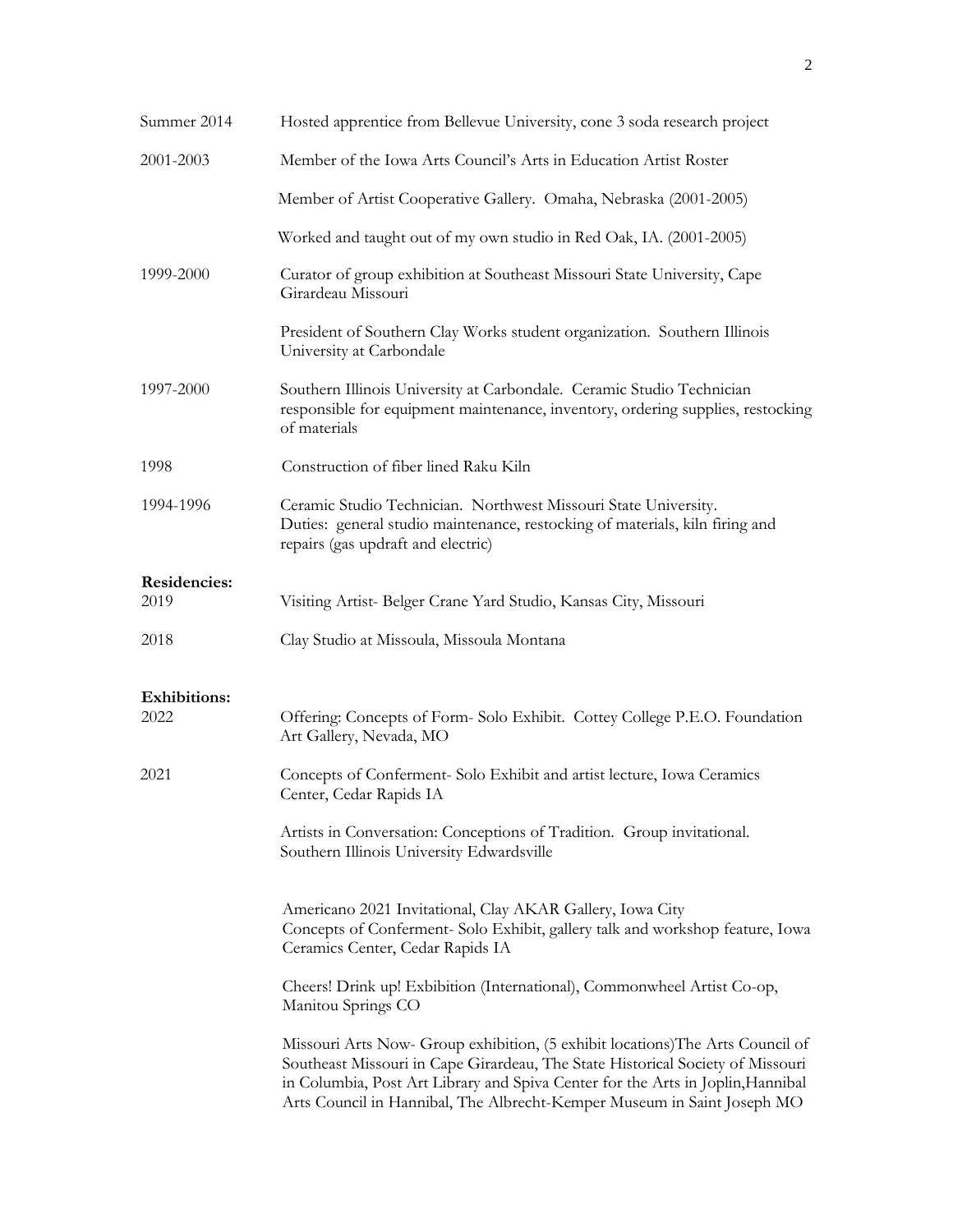|      | The Personal Universal, 50 Women: A Celebration of Women's Contributions<br>to Ceramics. Exhibit online.                                    |
|------|---------------------------------------------------------------------------------------------------------------------------------------------|
| 2020 | Material Mugs V: Underglaze- Invitational, Companion Gallery, Humboldt TN                                                                   |
|      | Formation Amendments- Solo Exhibit and artist lecture, Iowa Ceramics Center,<br>Cedar Rapids IA                                             |
|      | 28th Annual Strictly Functional National, Presented by Market House Craft<br>Center, exhibition shifted to online due to Covid-19 pandemic. |
|      | Workhouse Arts Center 10th Annual Clay International Juried Exhibition (and<br>studio talk), Workhouse Arts Center, Lorton VA               |
|      | Yunomi 2020 Invitiational, Clay AKAR Gallery, Iowa City                                                                                     |
| 2019 | Architectonic Contemplations- Solo Exhibit and artist lecture, Greg Hardwick<br>Gallery, Columbia College, Columbia MO                      |
|      | Elements and Principles- Northwest Missouri State University Art Faculty,<br>Kemper Museum, St. Joseph MO                                   |
|      | Featured Artist-October, Belger Arts, Kansas City MO                                                                                        |
|      | Simple Cup Show 2019-13th Annual, Kobo Gallery, Seattle WA                                                                                  |
|      | 27th Annual Strictly Functional Pottery National, Lehman's Pottery, Lancaster<br>PA                                                         |
|      | Yunomi 2019 Invitiational, Clay AKAR Gallery, Iowa City                                                                                     |
|      | Over the Divide: Works for the Clay Studio of Missoula, Schmidt Artist Lofts,<br>St. Paul MN (In conjunction with NCECA)                    |
| 2018 | Northwest Missouri State Faculty Invitational, UNO Weber Art Gallery,<br>University of Nebraska at Omaha, Omaha, NE                         |
|      | River2River (Regional), The Ceramics Center, Cedar Rapids IA                                                                                |
|      | Strike, Invitational, Kansas City Urban Potters, Kansas City MO                                                                             |
|      | Contemporary Clay 2018, International Exhibit, Western Colorado Center for<br>the Arts, Grand Junction CO                                   |
|      | Twin Cups: National Ceramics Exhibition 2018, Missouri Western State<br>University, St. Joseph MO                                           |
| 2017 | The Dooley Room, An Invitational Exhibit of Three Northwest Missouri<br>Ceramics Educators, St. Joseph MO                                   |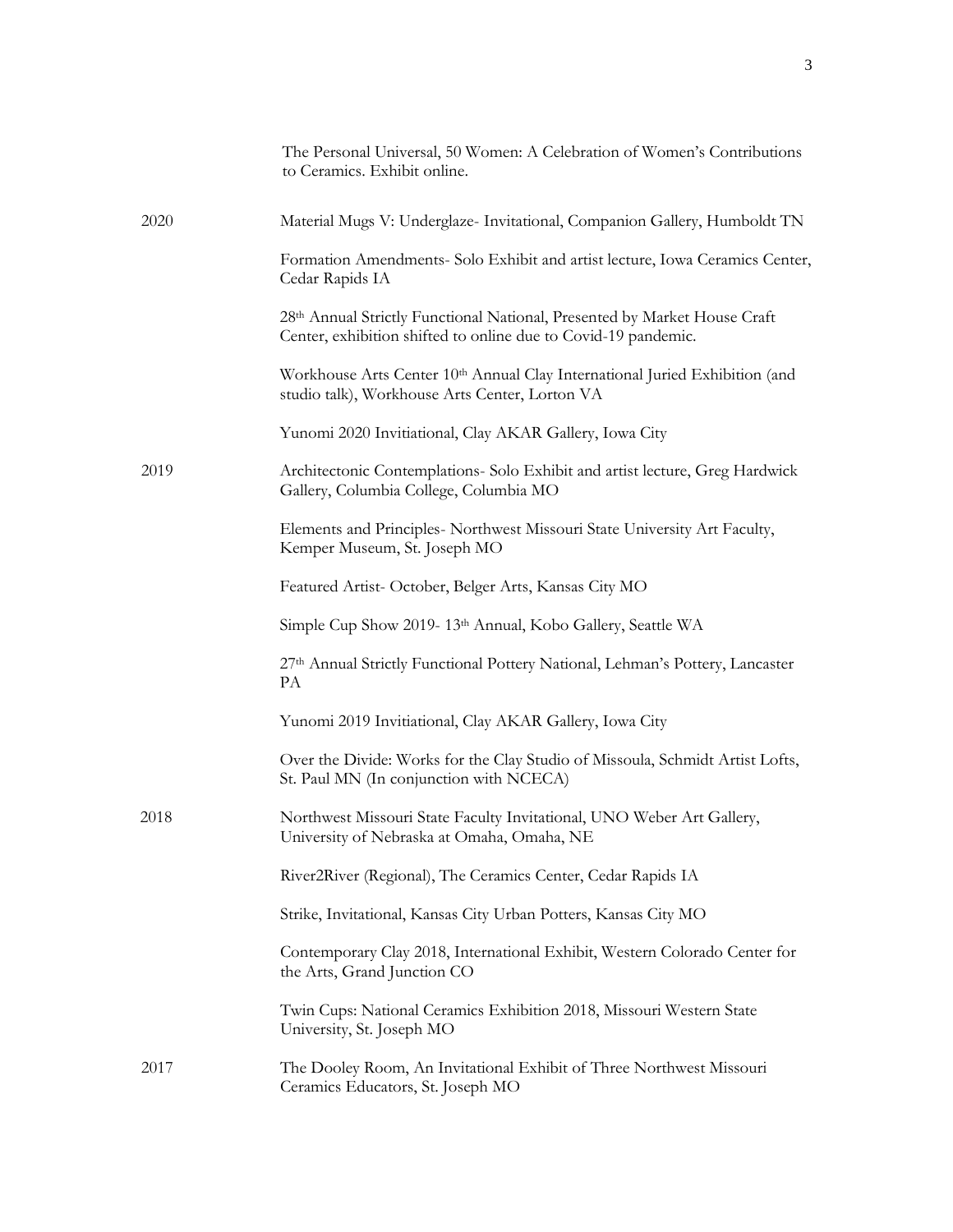|      | Essential Earth: Invitational Ceramics Exhibition, Wayne Arts Center, Wayne<br>PA                                                                                                    |
|------|--------------------------------------------------------------------------------------------------------------------------------------------------------------------------------------|
| 2016 | Women in Ceramics Invitational, Gallery Zeke, Steelville, MO                                                                                                                         |
|      | North on 71: A Regional Collaborative Exhibition (I initiated and curated this<br>exhibit in conjunction with NCECA 2016), Kansas City MO                                            |
| 2015 | Ozark Confluence Invitational Ceramics Exhibition, Gallery Zeke, Steelville,<br>MO                                                                                                   |
| 2014 | 7th Annual Cup Show: Form and Function (International), Juror Chandra<br>DeBuse, Amelia Center Gallery, Gulf Coast State College, Panama City, FL                                    |
|      | 22 <sup>nd</sup> Annual Strictly Functional Pottery National, Juror Christa Assad,<br>Market House Craft Center, Lancaster, PA                                                       |
|      | Contemporary Raku Exhibition (Invitational), Whitaker Commons Gallery,<br>Hood College, Frederick, MD                                                                                |
| 2013 | River2River (Regional), The Ceramics Center, Cedar Rapids, IA                                                                                                                        |
|      | Women's History Month Exhibition. Northwest Missouri State University,<br>Maryville, MO                                                                                              |
| 2012 | Faculty Exhibition, Northwest Missouri State University, Maryville, MO                                                                                                               |
|      | (Gap in exhibition record due to being a mom of three young children)                                                                                                                |
| 2006 | Thirty-five Years of Ceramics: The Russell Schmaljohn Alumni Collection and<br>Exhibit, Northwest Missouri State University, Maryville, MO                                           |
| 2005 | SIUC Alumni Exhibition, Paper, Rock, Scissors Gallery, Baltimore, MD                                                                                                                 |
|      | Faculty Exhibition, Northwest Missouri State University, Maryville, MO                                                                                                               |
| 2004 | A Dialogue With Clay, Harrison Center for the Arts, Indianapolis, IN                                                                                                                 |
|      | Divided Together, Lamp Fine Art Gallery, Indianapolis, IN                                                                                                                            |
| 2003 | A Dialogue With Clay<br>Gallery 100-Lorimier Gallery, Cape Girardeau Missouri<br>St. Peters Community & Arts Center, St. Peters Missouri<br>University of Evansville, Evansville, IN |
|      | Faculty Exhibition, Northwest Missouri State University, Maryville, MO                                                                                                               |
|      | Signifiers, Orange County Center for Contemporary Art, Santa Ana, CA                                                                                                                 |
| 2002 | Summer Invitational, Lacoste Gallery, Concord, MA                                                                                                                                    |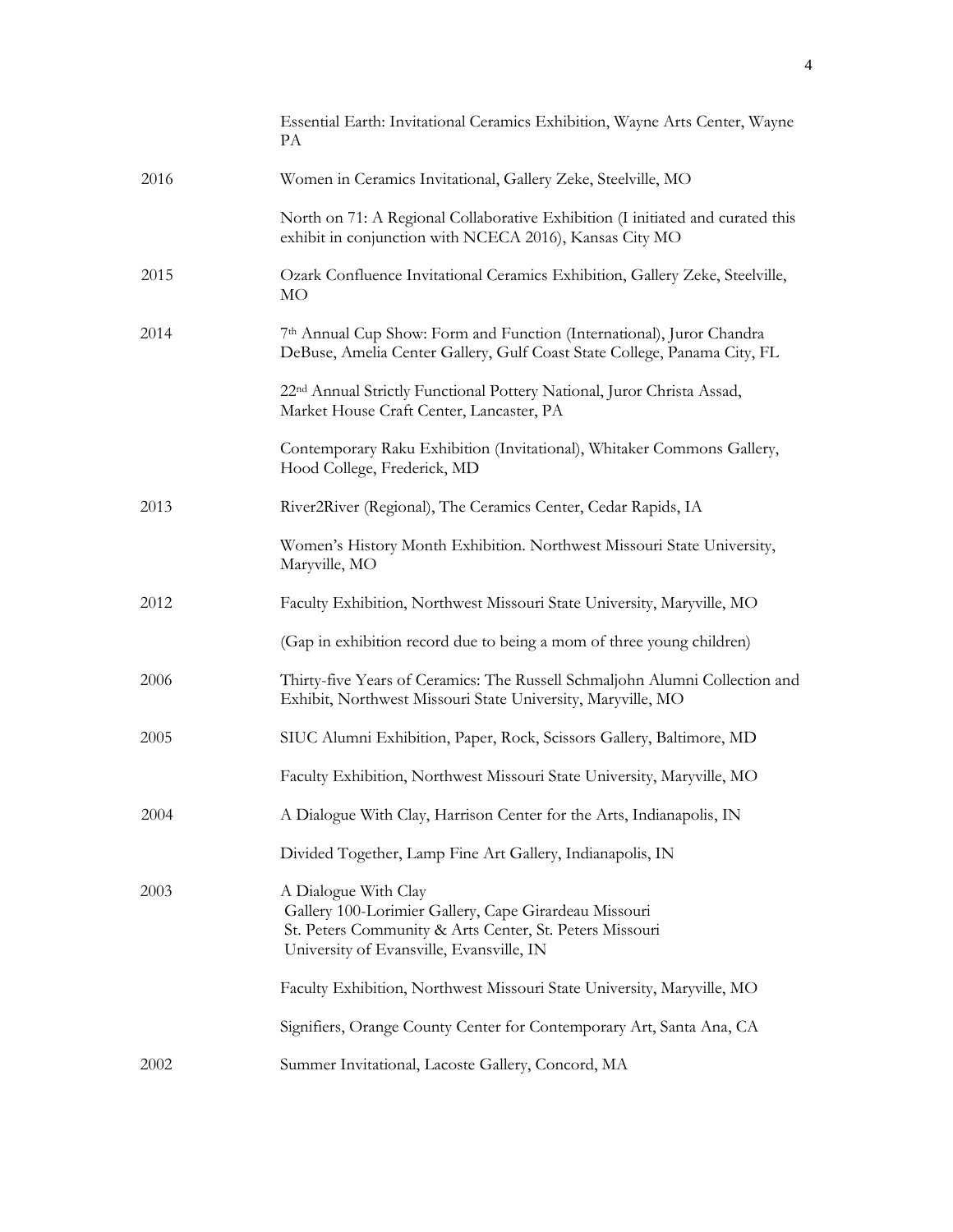|                                           | University of Evansville, University Library, invitational exhibit, Evansville,<br>IN                                                  |
|-------------------------------------------|----------------------------------------------------------------------------------------------------------------------------------------|
| 2001                                      | 9th Annual Strictly Functional Pottery National, Market House Craft<br>Center, East Petersburg, PA                                     |
| 2000                                      | MFA Exhibition, University Museum, Carbondale IL                                                                                       |
|                                           | 8th Annual Strictly Functional Pottery National, Market House Craft<br>Center, East Petersburg, PA                                     |
|                                           | SIUC Graduate Students, Southeast Missouri State University, Cape<br>Girardeau, MO                                                     |
|                                           | The All Media 2000 International Juried Exhibition,<br>Period Gallery, Omaha, NE                                                       |
|                                           | Viewpoint: Ceramics 2000, Grossmont College Hyde<br>Gallery, El Cajon, CA                                                              |
| 1999                                      | MFA preview show, University Museum at Southern Illinois University,<br>Carbondale, IL                                                 |
|                                           | 36th Mid-States Craft Exhibition, Evansville Museum of Arts and Science,<br>Evansville, IN                                             |
|                                           | 7th Annual Strictly Functional Pottery National, Market House Craft<br>Center, East Petersburg, PA                                     |
|                                           | Works From the Midwest, Two-person exhibition, Douglass School Art<br>Place, Murphysboro, IL                                           |
|                                           | 1999 Purchase Awards, Southern Illinois University, Carbondale, IL                                                                     |
| 1998                                      | In a Box, University Museum at Southern Illinois University, Carbondale,<br>Ш                                                          |
|                                           | Group Ceramics Exhibition, Vergette Gallery, Carbondale, IL                                                                            |
| <b>Demonstrations and Lectures Given:</b> |                                                                                                                                        |
| 2020                                      | NCECA Clay Conversations- Big Job, Small School, Bobby Tso and Veronica<br>Watkins. Online, in conjunction with the annual conference. |
| 2019                                      | October. Architecture for the Table, Belger Crane Yard Studios, Kansas City<br>MO                                                      |
| 2018                                      | August. Surface, Glaze and Soda Firing Workshop. Community Arts Center,<br>Wallingford PA                                              |
| 2013                                      | November. Visiting artist-Sandpoint High School. Sandpoint, ID                                                                         |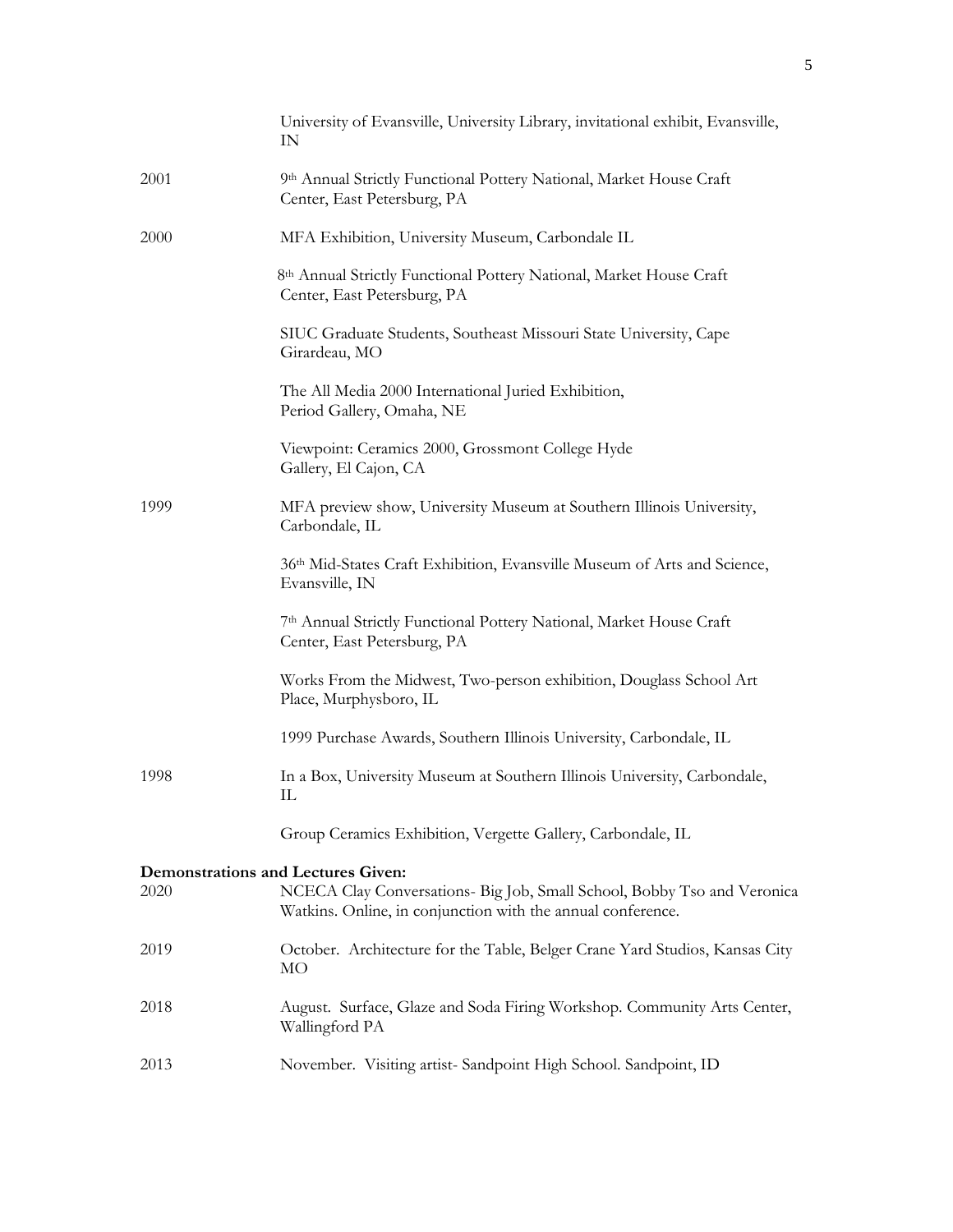|                                           | October. Visiting artist-Kansas Artist Craftsman Association Conference.<br>Dodge City, KS                                                        |
|-------------------------------------------|---------------------------------------------------------------------------------------------------------------------------------------------------|
|                                           | May. Bracker's Good Earth Clays. Second Saturday visiting artist. Lawrence,<br>KS                                                                 |
| 2012                                      | November. Northwest Missouri State University, ceramics program                                                                                   |
| 2002                                      | April. Touring Arts Team. Corydon, IA. Sponsored by the Iowa Arts Council                                                                         |
|                                           | April. University of Evansville (Indiana), ceramics program                                                                                       |
| 2001                                      | Mayfest. Red Oak, IA                                                                                                                              |
| 1999                                      | Duquoin State Fair on behalf of the College of Liberal Arts (SIUC)                                                                                |
| 1998                                      | Southeast Missouri State University in Cape Girardeau, ceramics<br>program, November                                                              |
| 1997 and 1998.                            | College of Liberal Arts Fair                                                                                                                      |
| <b>Gallery Representation:</b><br>2018-19 | Gallery at Clay Studio at Missoula, Missoula MT                                                                                                   |
| Travel:<br>2019                           | National Council on the Education of Ceramics Artists Conferences:<br>Minneapolis MN                                                              |
| 2018                                      | Iowa Clay Conference. Cedar Rapids, IA<br>Lawrence Arts Center Ceramics Symposium. Lawrence, KS                                                   |
| 2016                                      | National Council on the Education of Ceramics Artists Conferences:<br>Kansas City, MO                                                             |
| 2015                                      | Iowa Clay Conference. Cedar Rapids, IA                                                                                                            |
| 2013-2014                                 | National Council on the Education of Ceramics Artists Conferences: Houston,<br>TX; Milwaukee, WI                                                  |
| 2012&2010                                 | Lawrence Arts Center Ceramics Symposium. Lawrence, KS                                                                                             |
| 2011                                      | Iowa Clay Conference. Cedar Rapids, IA                                                                                                            |
| 1998-2002.                                | National Council on the Education of Ceramics Artists Conferences:<br>Kansas City, MO; Charlotte, NC; Denver, CO;<br>Columbus, OH; Fort Worth, TX |
| 1994                                      | 28 day Art and Cultures tour of Italy and Sicily                                                                                                  |
| Honors:                                   | 2019 Member of Artaxis                                                                                                                            |